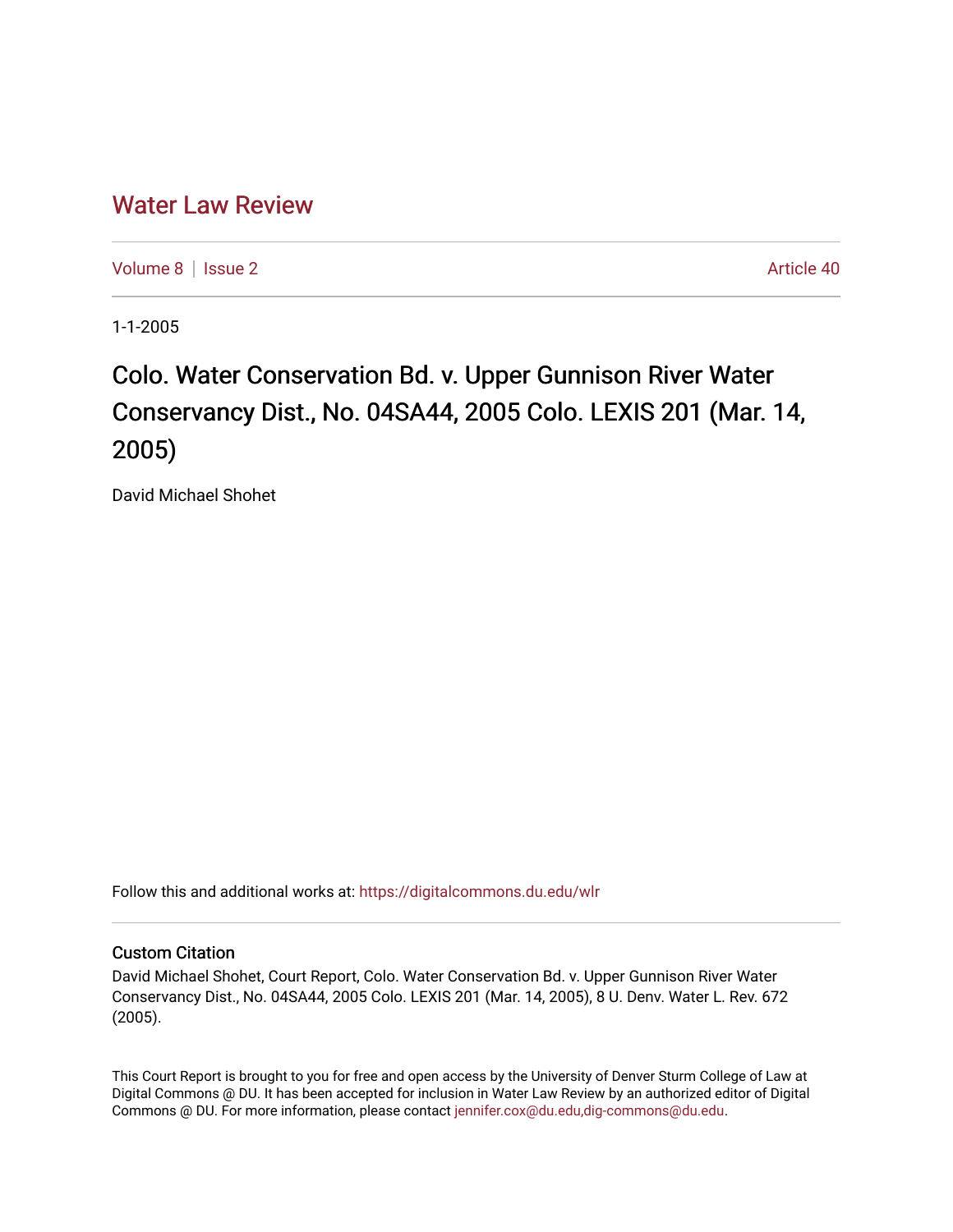held that the final EIR completely discussed groundwater-related issues, and sufficient evidence supported the Final EIR. **.** Therefore, the court held that the EIR comported with the CEQA requirements.

Further, the court held that VACRG's argument that the EIR inadequately described the impacts on the wetlands lacked merit. The final EIR explicitly stated the Project's unavoidable adverse effect on the wetlands. The EIR even quantified the amount of the wetlands losses projected. The function of the final EIR was to provide information, and the court held the EIR served that purpose.

VACRG next argued that the court should overturn approval of the Project because the EIR did not describe a complete and certain water supply throughout the completion of the Project. The court stressed that two critical issues under a CEQA include: (1) identifying a source of water for a project, and (2) addressing the environmental effects of obtaining water from that source. The court held that the Project identified the potential water supply sources and analyzed the environmental effects of those sources. Further, the court held that an EIR was adequate without identifying every possible source of water for the Project if the expected sources did not materialize. However, the EIR could not list only speculative sources of water.

The court held that, even though the EIR did not confirm the WFP water sources, the **EIR** was adequate, and although the identified sources were incomplete, they were not speculative. The court rejected VACRG's argument that the final EIR was speculative, because the availability of water from NVWF occurred on a first come first serve basis. Also, the court reasoned that the County was not required to take a "worse-case scenario" approach, but that the EIR met the CEQA requirements by discussing reasonable scenarios. Therefore, the court held that the County validly approved the Project, and affirmed the decision of the trial court.

*Kate Brewer*

#### COLORADO

**Colo.** Water Conservation **Bd.** v. Upper Gunnison River Water Conservancy Dist., No. 04SA44, 2005 Colo. LEXIS 201 ( Mar. 14, 2005) (holding (1) the Colorado Water Conservation Board functions as a narrowly constrained fact finding advisory body when it reviews recreational in-channel diversions applications, (2) Colorado water courts give presumptive effect to the findings of the Colorado Water Conservation Board, which are binding on the water courts, but a party may produce evidence to rebut that presumption and the water courts must evaluate the contested factors using a preponderance of the evidence standard, and (3) water courts must determine whether an application for a recreational in-channel diversion is for a reasonable recreation experience on each particular stream and determine the minimum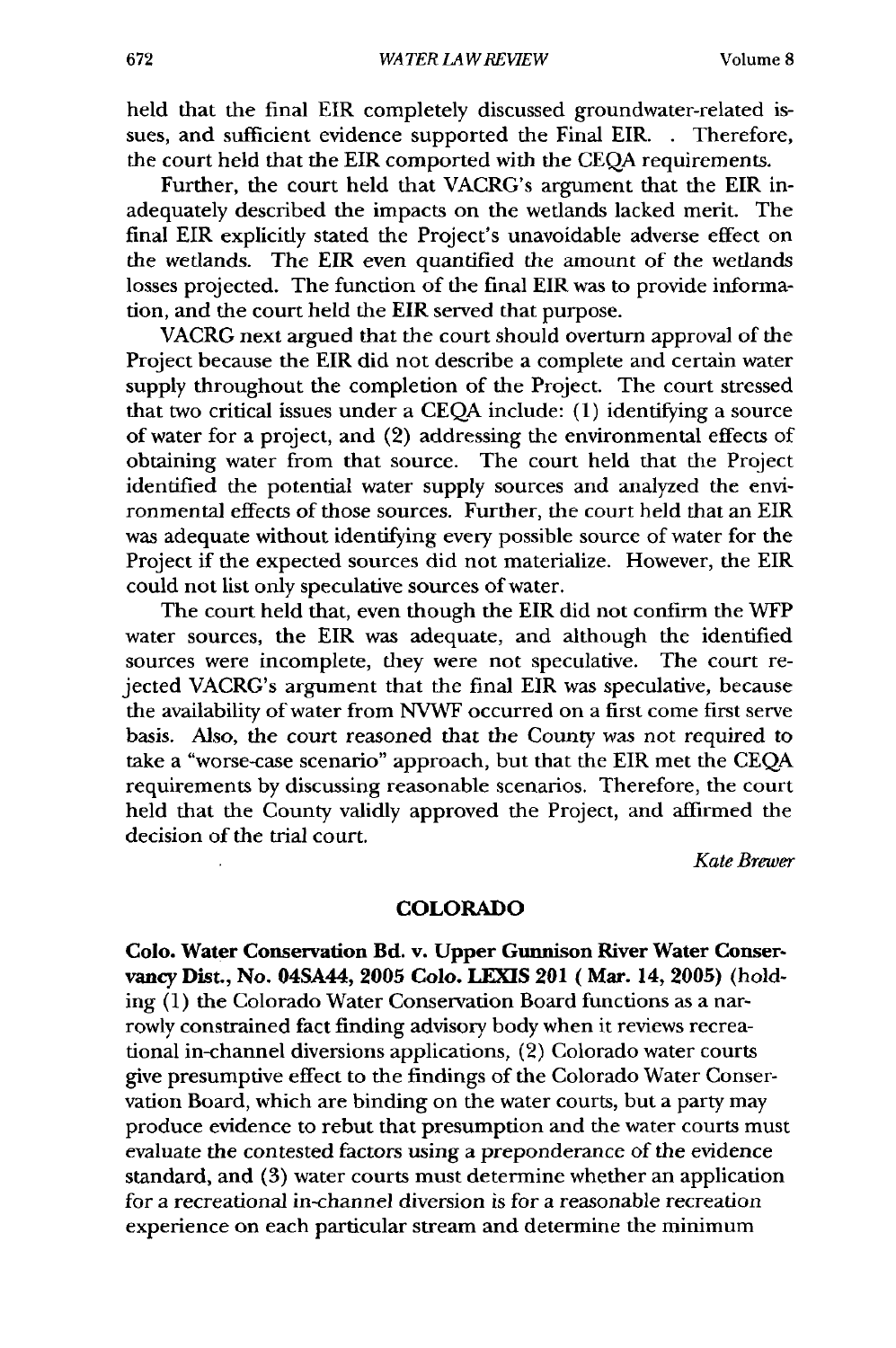amount of stream flow necessary to accomplish that intended recreation experience).

The Upper Gunnison River Water Conservancy District ("District") filed for a conditional water right for a recreational in-channel diversion ("RICD"). The Colorado Water Conservancy Board ("Board") reviewed the application and, without evaluating the application strictly, recommended a minimum stream flow necessary to provide a reasonable recreation experience to the District Court, Water Division 4. The Board recommended a flow amount less than requested by the District and the District proceeded to water court for adjudication.

After hearing testimony and reviewing the Board's findings and recommendation, the water court issued a decree awarding a RICD in higher flow amounts than the District requested. In doing so, the water court acknowledged that the District's application was the first application addressed under Senate Bill 01 216 ("SB 216"). Therefore, the water court began its analysis by examining the language of the statute, which ultimately led the water court to treat the Board's findings of fact as a rebuttable presumption. The water court then examined whether the District overcame the rebuttable presumption of the amount recommended by the Board. Based on the totality of the evidence presented, the water court concluded the District met the burden of proof to overcome the Board's rebuttable presumption. With the water court concluding that Gunnison should receive more water than recommended, the water court then looked at whether the Board made findings regarding stream flow amounts. The water court held the Board did not find whether the amounts applied for comported with the statutory factors of SB 216. SB 216 required the Board to look at the following five statutory factors: compact impairment, stream reach appropriateness, access availability, instream flow rights injury, and maximum utilization ("Five Factors"). The water court also noted the Board did not find the maximum quantity of flow that complied with the Five Factors. Thus, the water court concluded the Board made no presumptively valid findings concerning stream flows above the recommended amount. The water court itself then attempted to determine the minimum stream flow for a reasonable recreational experience as stated in SB 216. The water court, reluctant to usurp the District's determination of the size and scope of a RICD, subject to the traditional criteria of speculation and waste, concluded that the District's requested stream flows did not reach the level of speculation or waste. Lastly, the water court analyzed the District's requested stream flows under the Five Factors. Since the water court concluded the Board did not make any presumptively valid findings regarding these factors, the water court concluded the District's requested stream flows were appropriate under the Five Factors. Thus, the water court granted the District conditional water rights in a decree awarding the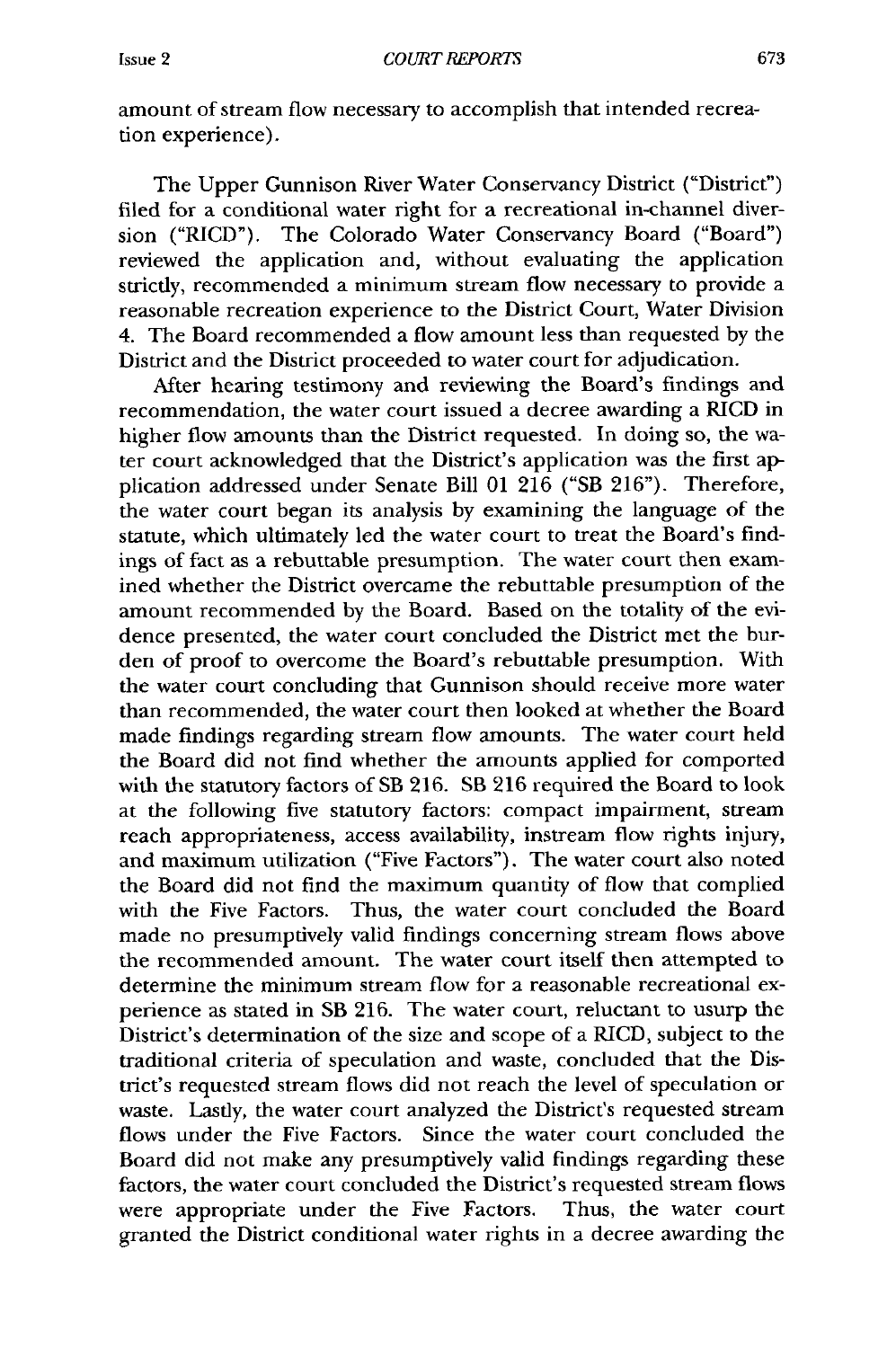claimed amounts in full. The Board appealed the water court's decision to the Colorado Supreme Court.

The court began its analysis by examining SB 216. The court noted that SB 216 changed the statutory definitions of diversion and beneficial use to expressly encompass RICDs. The bill defined RICD to mean the minimum stream flow as such flow is diverted, captured, controlled, and placed to beneficial use between specific points defined by physical control structures pursuant to an application filed by a county, municipality, city and county, water district, water and sanitation district, water conservation district, or water conservancy district for a reasonable recreation experience in and on the water.

The bill also outlined the review and adjudication process for an RICD application. To start the RICD process, SB 216 required an applicant to submit a copy of the application to the Board for review prior to the water courts adjudication. Since this was the first step in the RICD process, the court first addressed the extent of the Board's review of an RICD application.

After looking at the plain language of SB 216 as well as the legislative history of the bill, the court held the Colorado General Assembly intended the Board to act as a narrowly constrained fact finding advisory board upon reviewing RICD applications. Thus, the Board, as required by SB 216, could only consider the Five Factors and make written factual findings as to these Five Factors. Reviewing an RICD application under the Five Factors required the Board to undertake a careful, probing analysis. The court, however, noted SB 216 limited the Board to reviewing an application on its face. Nothing in SB 216 allowed the board to look beyond the stream flow claimed for the recreational experience intended by the applicant when reviewing an RICD. The court went on to further state that an applicant did not have an entitlement to a grant recommendation from the Board merely upon a showing of water availability. The Board could recommend denial where an application did not comport with the Five Factors. Once the Board completed its review, the application returned to the water court for adjudication along with the factual findings and final recommendation. Since the water court looked at an RICD application after the Board, the court next examined the water court's role.

The court began this part of its analysis by noting that SB 216 imposed several analytical burdens on the water court when reviewing an RICD application. First, the bill made the Board's finding of facts presumptive, but subject to rebuttal by any party. Second, the water court itself needed to apply the Five Factors to the RICD application. Based on these burdens upon the water court, the court went on to define each burden.

Starting first with the presumptive effect of the Board's findings and recommendation, the court again examined SB 216. The court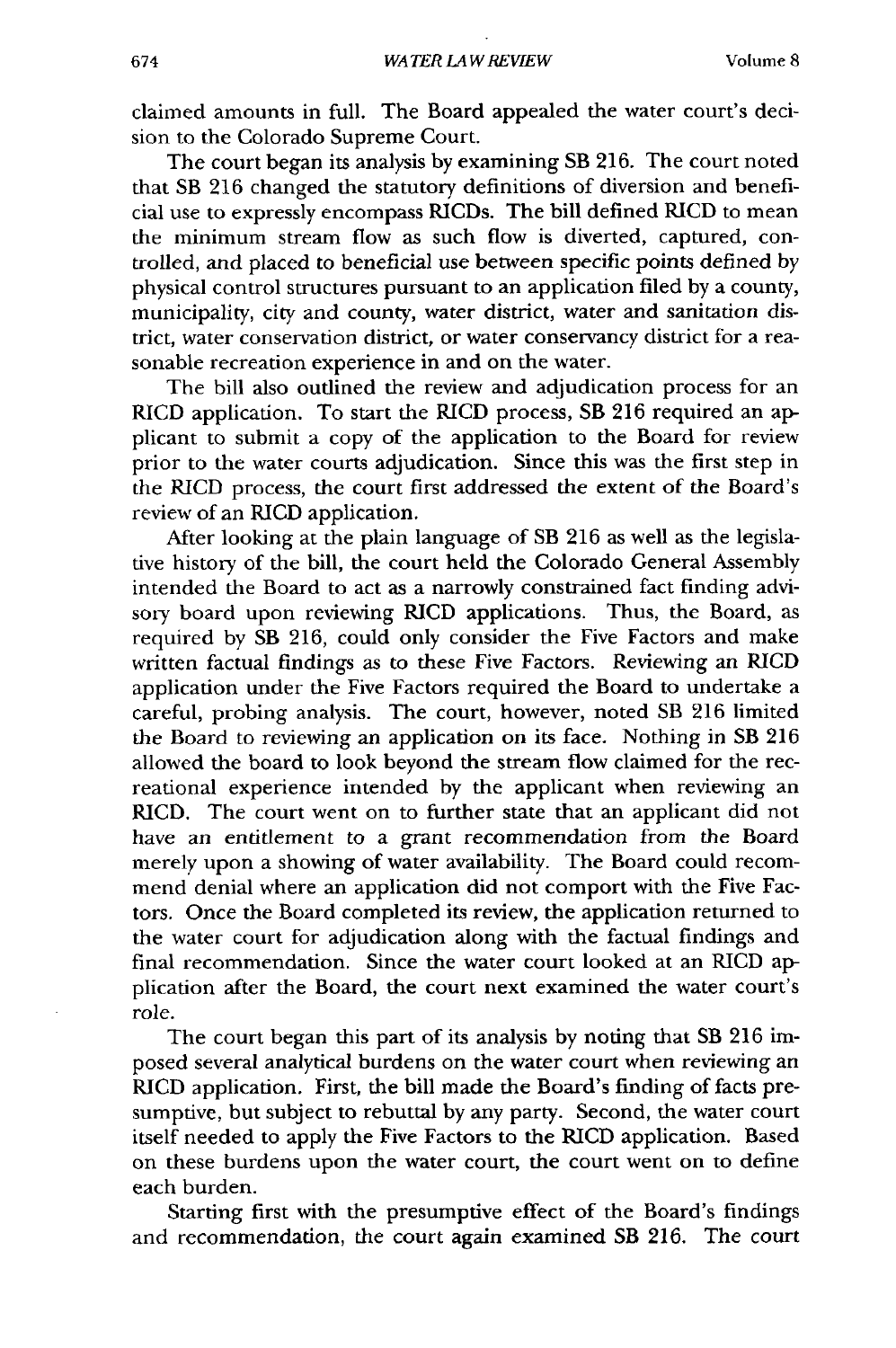*COURT REPORTS*

determined the recommendation given by the Board did not have presumptive effect before the water court. The court noted a recommendation functionally was not rebuttable. Thus, the court held the water court needed only give the Board's findings presumptive effect. Looking at Colorado Rules of Evidence, the court determined "presumptive" meant the water court needed to presume the Board's findings were correct if no party presented any evidence to the water court on the Five Factors. The court continued by noting that any party who presented evidence on the Five Factors could rebut the presumptive effect of the Board's findings. The water court then needed to evaluate the contested factors anew, and, using the preponderance of the evidence standard, make findings of fact with respect to the contested factors.

The court then addressed the water court's review of an RICD. The court determined the water court erred in adjudicating an RICD using the beneficial use doctrine alone. SB 216 intended beneficial use to encompass RICD uses of water, but only those uses limited to the minimum stream flow for a reasonable recreational experience in and on the water. As a result, the court noted that an RICD application required proof of these elements before the water court decreed a conditional water right. The court went on to note that an RICD application did not satisfy the beneficial use requirement unless the application was limited to the minimum stream flow for a reasonable recreation experience in and on the water. The more difficult issue, however, was determining exactly what SB 216 meant by its RICD definition and, in particular, the phrases "minimum stream flow" and "for a reasonable recreation experience in and on the water."

The court, looking at the common usage of the term, held that the phrase "minimum stream flow," as used in the RICD definition, meant the least necessary stream flow to accomplish a given reasonable recreation experience in and on the water. The phrase, "reasonable recreation experience in and on the water" in the RICD definition gave the court more of a problem, since the term did not have a common usage nor did SB 216 define the term. The court, in trying to define the term, first noted the reasonableness of a given recreation experience such as whitewater kayaking, varied by the appropriator's perspective. A casual kayaker, for example, could be satisfied with low to moderate flows, while an expert would probably demand higher stream flows. In addition, some non-kayakers could consider enough stream flow to merely float the kayak reasonable. Thus, the term had no plain meaning that the court could apply as written. The court therefore turned to the legislative history and intent of the bill to define the term. After a thorough review of the history and intent, the court determined the RICD definition essentially provided flexibility, requiring a recreation experience in and on the water be reasonable, considering the water availability of a particular stream reach. The